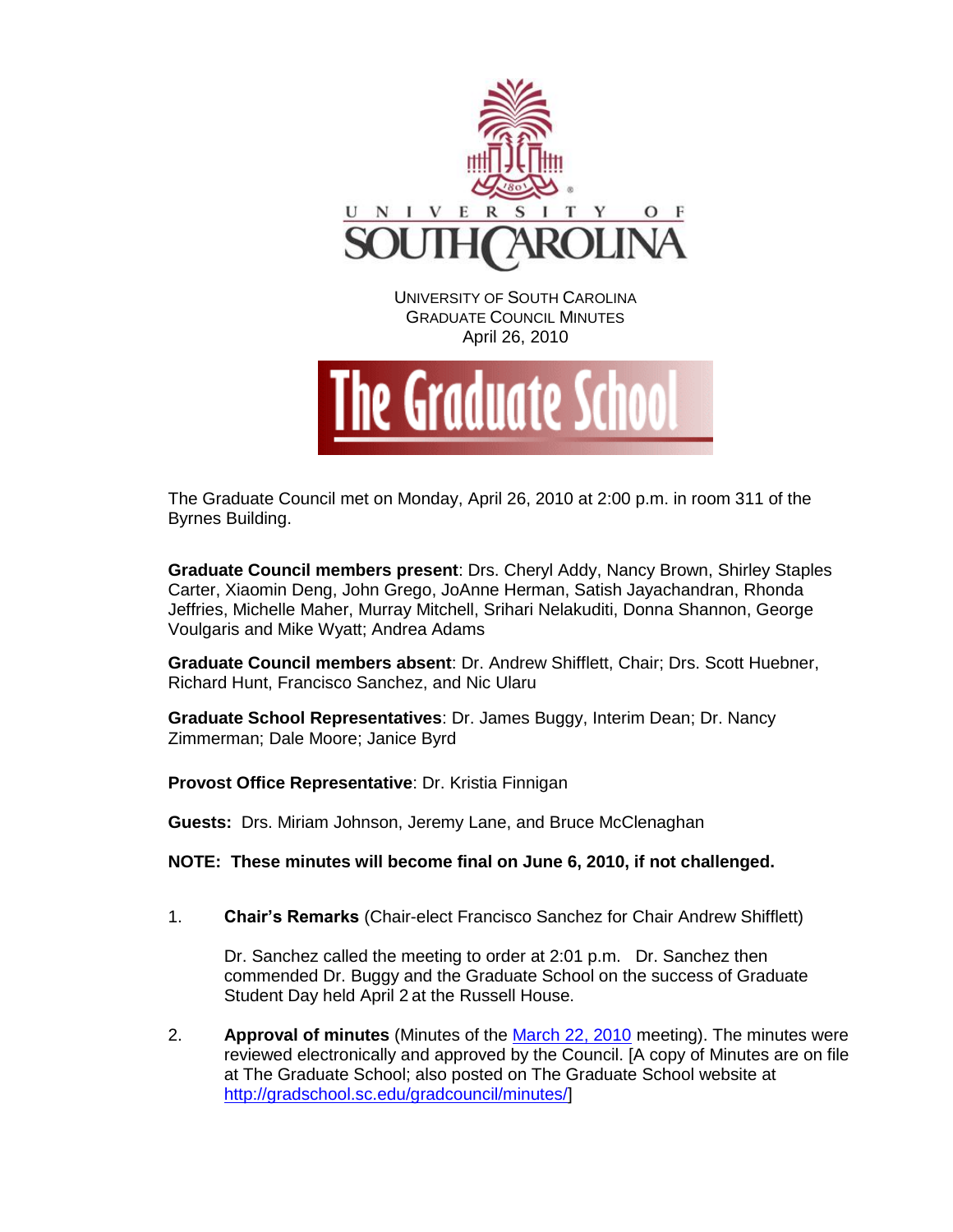# 3. **Report of the Interim Dean of The Graduate School** (James Buggy)

- Dr. Buggy informed the Council that the winners from Graduate Student Day held on Friday, April 2 have been posted and they can be viewed online at [http://gradschool.sc.edu/gsd/awards/index.asp.](http://gradschool.sc.edu/gsd/awards/index.asp) Dr. Buggy thanked all Council members for participating and contributing to the success of the event.
- Dr. Buggy advised the Council that the spring graduate director's meeting was held April 21 in the Russell House Theatre. Dr. Buggy stated that the items discussed are outlined in the agenda which can be viewed online at [http://gradschool.sc.edu/graddir/meetannounce.htm.](http://gradschool.sc.edu/graddir/meetannounce.htm)
- Dr. Buggy responded to a concern voiced by the Council at the March 22 meeting regarding the newly appointed [Research Advisory Council](http://www.sc.edu/research/racouncil.shtml) and the perception that it conflicted with the duties of The Graduate Council. Dr. Buggy stated that Dr. Kresovich responded to the Council's concerns and indicated that the group he appointed is in response to a *Focus Carolina* recommendation to appoint a special advisory group for research. The duties of this group do not overlap Graduate Council responsibilities as charged in the *Faculty Manual*.

## 4. **Report of the Associate Dean / Secretary of the Graduate Council**  (Nancy Zimmerman)

Dr. Zimmerman advised the Council that the final Graduate Council meeting for the year will be held on Monday, May 24 at 11:30 am instead of the usual 2:00 pm meeting time. Dr. Zimmerman dispersed the 2010 – 2011 academic year Graduate Council meeting schedule:

| August 23    | December 6 (if necessary) | April 25            |
|--------------|---------------------------|---------------------|
| September 27 | January 24                | May 23 (11:30 a.m.) |
| October 25   | February 28               |                     |
| November 22  | March 28                  |                     |

- Dr. Zimmerman informed Council that at the final meeting, next year's chairelect will be selected. Graduate Council members whose terms expire in 2012 are eligible to serve as chair. Also, Dr. Zimmerman asked the Council to nominate or ask colleagues to nominate regular Graduate Faculty members not on the Council to serve on one of the various Council committees. Nominations may be made by emailing her at [npz@sc.edu](mailto:npz@sc.edu) . Dr. Buggy asked if it is required that the person serving be a regular Graduate Faculty member or if they can hold a Graduate School Faculty Term Appointment. Dr. Zimmerman responded by stating that the *[Graduate](http://gradschool.sc.edu/gradcouncil/docs/2009-2010%20GradCounciManualrev.pdf)  [Council Manual](http://gradschool.sc.edu/gradcouncil/docs/2009-2010%20GradCounciManualrev.pdf)* states that the committee member must be regular Graduate Faculty. Dr. Buggy then advised the Council that the status of the associate faculty provision approved by Council last spring is under review by the Faculty Senate Faculty Advisory Committee. In the meantime, Dr. Buggy charged the Policy and Practices committee with the task of reviewing the current policy in order to allow those faculty members that hold Term Appointments to serve on Graduate Council committees.
- Dr. Zimmerman also advised that at the final meeting, lunch will be served  $\bullet$ and Janice Byrd will be forwarding a menu with the April 26 minutes.
- Dr. Zimmerman announced that Council election for next year is currently in process and nine people are running. Dr. Zimmerman advised that all electronic ballots have been dispersed via email and that the process is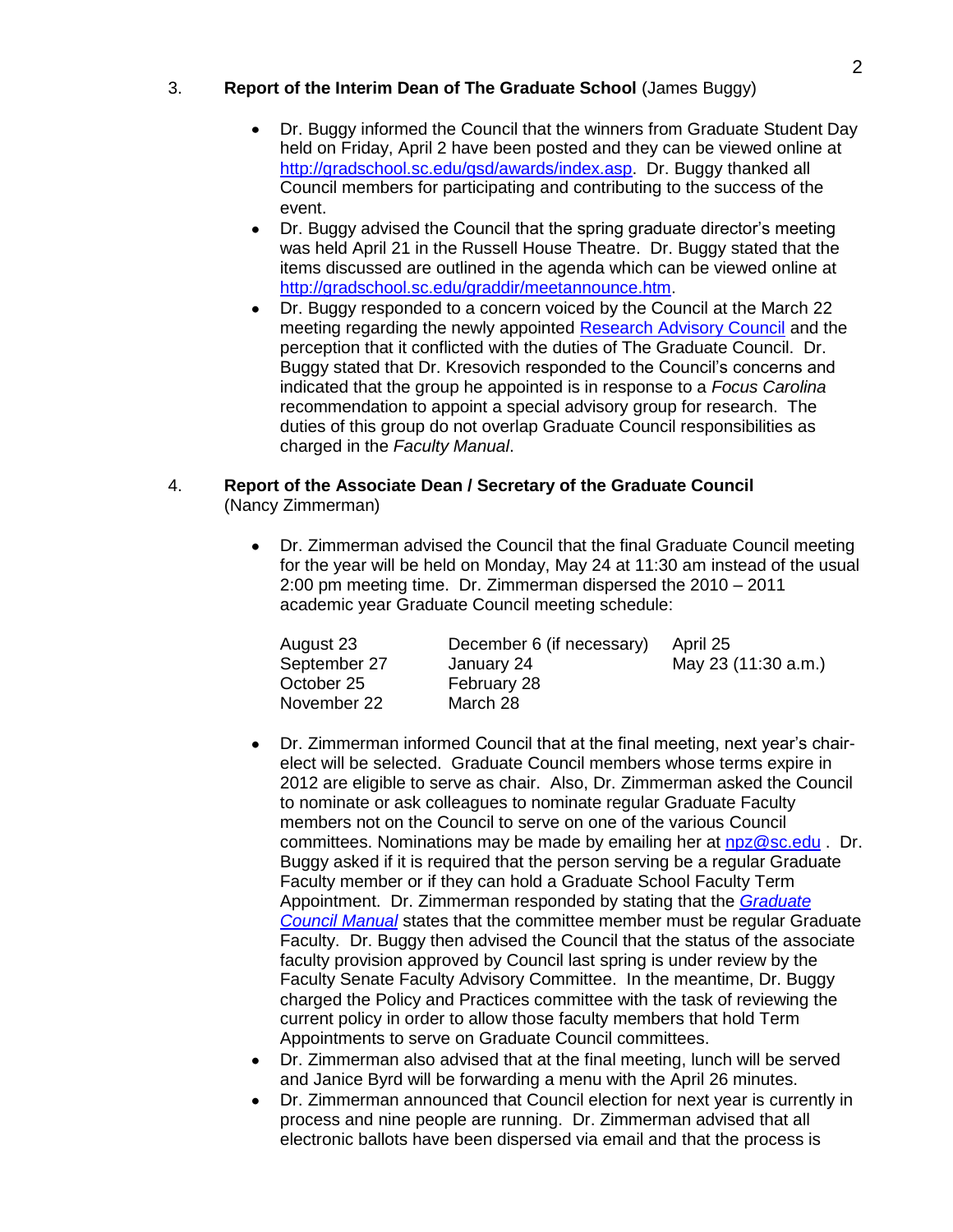going well and no major problems have been encountered. Election results will be announced the week of May 3.

# 5. **Report of the Graduate Student Association Representative** (Andrea Adams)

- Ms. Adams advised the Council that this would be her final meeting and thanked the Council for allowing her to serve as the student representative from the Graduate Student Association (GSA). Dr. Zimmerman presented Ms. Adams with a gift and thanked her for serving as the student representative for the 2009-2010 academic year.
- Ms. Adams informed the Council that the representative for next year has not been determined by GSA. Dr. Buggy advised Ms. Adams to advise GSA to appoint a student representative or one will be appointed by the dean of the Graduate School.

## 6. **Report of the Academic Policy and Practices Committee** (Francisco Sanchez)

At the March 22 meeting of the Graduate Council, the Academic Policy and Practices Committee presented a revision to the current Concurrent Enrollment policy. After much discussion, the Academic Policy and Practices Committee was asked to revise the wording of the porposed policy change and resubmit to the Council. The revised wording of the policy presented to Council follows:

#### *Concurrent Enrollment*

*Concurrent enrollment is when a student is admitted to and enrolled in two graduate programs at the same time. The University offers several formally approved [Graduate Dual Degree Programs.](http://bulletin.sc.edu/content.php?catoid=4&navoid=684) Students wishing to concurrently enroll in two degree programs not formally approved as dual degree programs may do so with special permission of the graduate program and the dean of The Graduate School.*

*For dual degree and concurrent degree enrollment, students are required to submit an individual program of study for each degree program. With approval of the program and the dean of The Graduate School, students concurrently enrolled may use up to 12 credit hours (9 credit hours if concurrently enrolled in a master's degree and Ph.D. degree of the same major) that are common to all programs of study. Programs may permit fewer shared hours.* 

After much discussion, Dr. Voulgaris motioned that the statement: (9 credit hours if concurrently enrolled in a master's degree and Ph.D. degree of the same major) be removed from the proposed revision to the current policy. Dr. Addy seconded. After discussion, the motion to amend was defeated by the Graduate Council. **NOT APPROVED** (4 in support; 10 opposed; 1 abstained)

#### **APPROVED**

The Graduate Council voted unanimously to approve the motion as submitted by the committee below:

#### *Concurrent Enrollment*

*Concurrent enrollment is when a student is admitted to and enrolled in two graduate programs at the same time. The University offers several formally approved [Graduate Dual Degree Programs](http://bulletin.sc.edu/content.php?catoid=4&navoid=684) . Students wishing to concurrently enroll in two degree programs not formally approved as dual*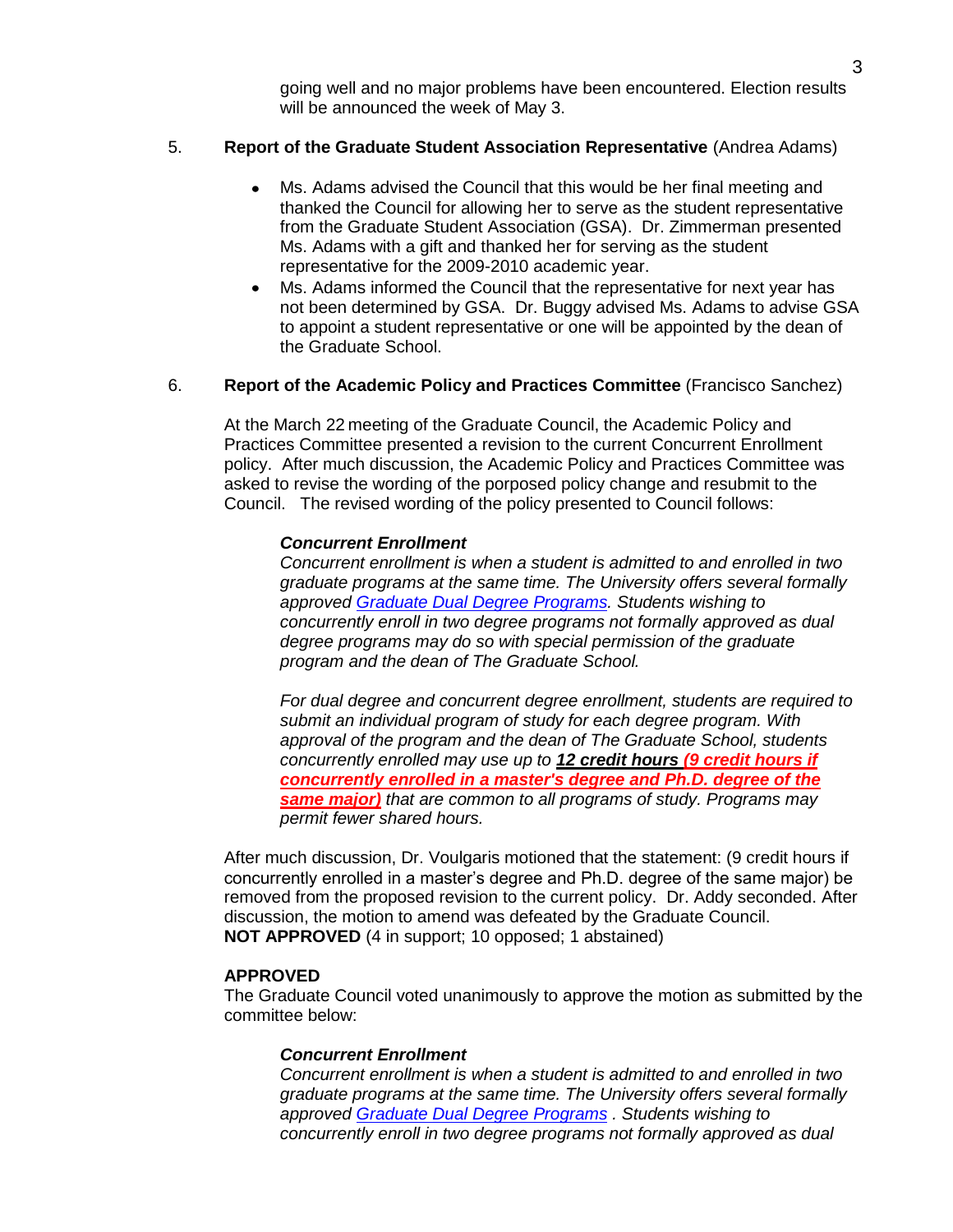*degree programs may do so with special permission of the graduate program and the dean of The Graduate School.*

*For dual degree and concurrent degree enrollment, students are required to submit an individual program of study for each degree program. With approval of the program and the dean of The Graduate School, students concurrently enrolled may use up to 12 credit hours (9 credit hours if concurrently enrolled in a master's degree and Ph.D. degree of the same major) that are common to all programs of study. Programs may permit fewer shared hours.*

*The list of official graduate dual degree programs:*

- *• [Accountancy / Law, M.A.C.C. / J.D.](http://bulletin.sc.edu/preview_program.php?catoid=4&poid=757&returnto=650)*
- *• [Business Administration / English, M.S. / M.A.](http://bulletin.sc.edu/preview_program.php?catoid=4&poid=781&returnto=650)*
- *• [Criminology and Criminal Justice / Law, M.A. / J.D.](http://bulletin.sc.edu/preview_program.php?catoid=4&poid=820&returnto=650)*
- *• [Earth and Environmental Resource Management / Law, M.E.E.R.M. / J.D.](http://bulletin.sc.edu/preview_program.php?catoid=4&poid=827&returnto=650)*
- *• [Economics / Law, M.A. / J.D.](http://bulletin.sc.edu/preview_program.php?catoid=4&poid=829&returnto=650)*
- *• [English / Library and Information, M.A. / M.L.I.S.](http://bulletin.sc.edu/preview_program.php?catoid=4&poid=846&returnto=650)*
- *• [General Public Health / Medicine, M.P.H. / M.D.](http://bulletin.sc.edu/preview_program.php?catoid=4&poid=866&returnto=650)*
- *• [Health Services Policy and Management / Law, M.H.A. / J.D.](http://bulletin.sc.edu/preview_program.php?catoid=4&poid=885&returnto=650)*
- *• [Human Resources / Law M.H.R. / J.D.](http://bulletin.sc.edu/preview_program.php?catoid=4&poid=895&returnto=650)*
- *• [International Business / Law, I.M.B.A. / J.D.](http://bulletin.sc.edu/preview_program.php?catoid=4&poid=899&returnto=650)*
- *• [Nursing / Health Services Policy and Management, M.S.N. / M.P.H.](http://bulletin.sc.edu/preview_program.php?catoid=4&poid=955&returnto=650)*
- *• [Public Administration / Law, M.P.A. / J.D.](http://bulletin.sc.edu/preview_program.php?catoid=4&poid=982&returnto=650)*
- *• [Public Administration / Social Work, M.P.A. / M.S.W.](http://bulletin.sc.edu/preview_program.php?catoid=4&poid=983&returnto=650)*
- *• [Public History / Library and Information Science, M.A. / M.L.I.S.](http://bulletin.sc.edu/preview_program.php?catoid=4&poid=986&returnto=650)*
- *• [Social Work / Health Promotion, Education, and Behavior, M.S.W. / M.P.H.](http://bulletin.sc.edu/preview_program.php?catoid=4&poid=998&returnto=650)*
- *• [Social Work / Health Service Policy and Management, M.S.W. / M.P.H.](http://bulletin.sc.edu/preview_program.php?catoid=4&poid=999&returnto=650)*
- *• [Social Work / Law, M.S.W. / J.D.](http://bulletin.sc.edu/preview_program.php?catoid=4&poid=1000&returnto=650)*
- 7. **Other Committee Reports**

#### None

8. **Report of the Committee on 500/600 Level Courses, Distance Education, and Special Courses** (Nancy Zimmerman)

#### **500-600 Level Courses:**

Faculty Senate Committee on Curricula and Courses met on Friday, March 26, 2010 at 2:30 PM.

**Old Business/Resubmissions from academic units - Approvals:**

ECON 555 – new EMCH 522 – designate as upper division EMCH 553 – designate as upper division EMCH 555 – designate as upper division EMCH 562 – new, DED

#### **New Business - Approvals:**

MART 521 – title, credit hours, prereqs, description MART 522 – deletion MART 541 – deletion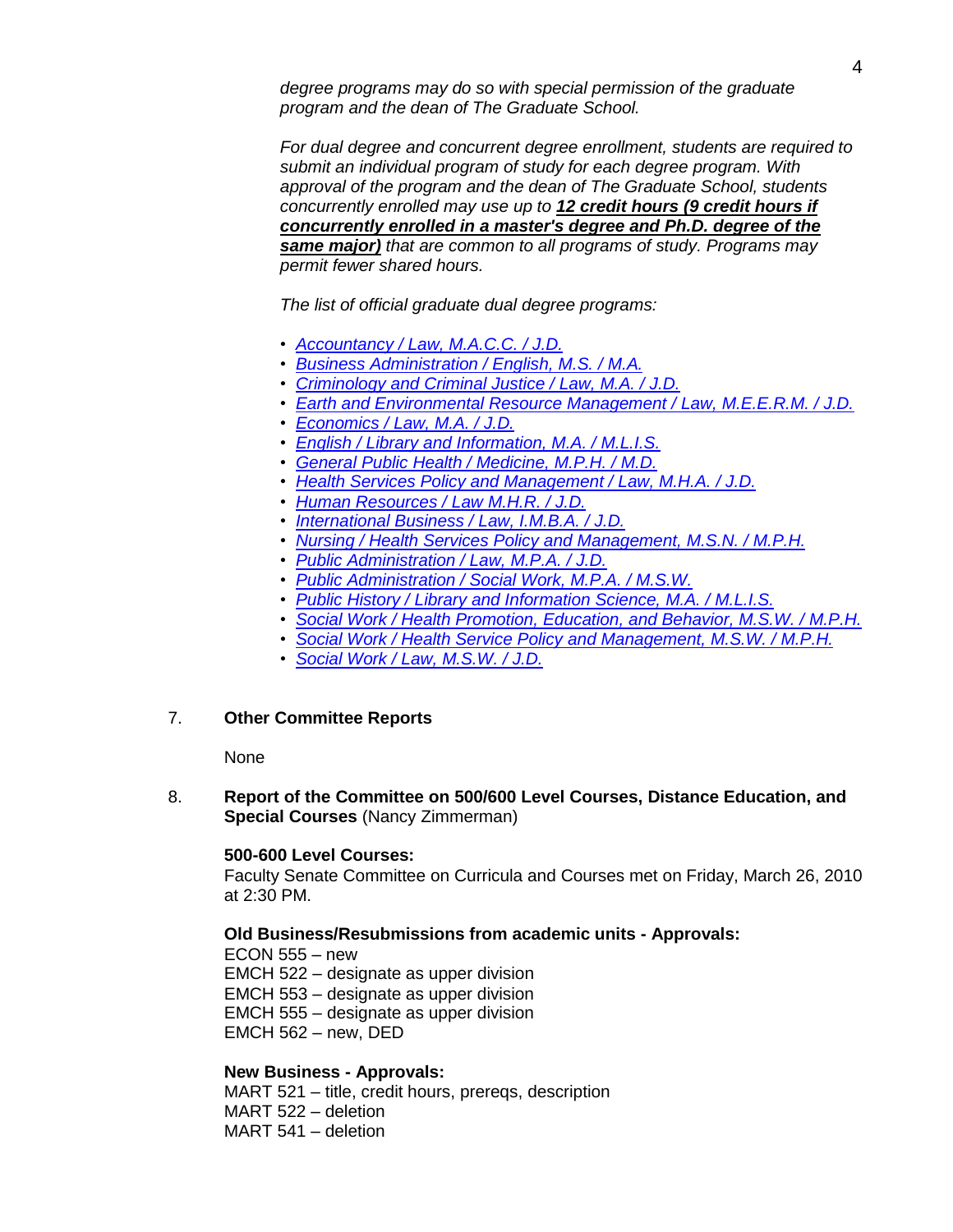MART 542 – deletion MART 551 – deletion MART 552 – deletion MART 553 – deletion MART 561 – deletion MART 562 – deletion MART 571 – title, credits hours, prereqs, description MART 572 – deletion MART 581 – title, credit hours, prereqs, description MART 582 – deletion MART 583 – deletion PHYS 501 – title and description PHYS 502 – tile, prereqs, description WGST 598 – new EMCH 576 – new

**New Business - Returned to academic unit for revisions:**

BIOL 667 – new

The next meeting of the Committee on Curricula and Courses will be held on Tuesday, May 4, 2010 at 2:30 PM.

| <b>Distance Education Delivery (TIP/DED) Approvals:</b><br><b>SLIS 797</b> | <b>SOWK 768</b>   |
|----------------------------------------------------------------------------|-------------------|
| <b>Special Topics Course Approvals:</b>                                    |                   |
| <b>ENVR 700 M</b>                                                          | <b>SPTE 590 M</b> |
|                                                                            |                   |
| <b>MUSC 744S</b>                                                           | <b>PHYS 745H</b>  |
| SOWK 768A                                                                  |                   |
|                                                                            |                   |
| ECHE 589V                                                                  | <b>ECIV 790C</b>  |
| ENGL 841A                                                                  | <b>ENVR 501S</b>  |
| <b>FILM 598Z</b>                                                           | <b>MART 590A</b>  |
| MATH 738H                                                                  | <b>POLI 778E</b>  |
| SLIS 797A                                                                  | <b>WGST 796B</b>  |
|                                                                            |                   |

### 9. **Fellowships and Scholarships Committee** (Cheryl Addy)

Dr. Addy advised the Council that the Fellowships and Scholarships  $\bullet$ committee has finished much of the work for this year. The committee has heard from students wishing to accept or decline awards and is in the process of reawarding monies from declinations to other students. The committee also looks to review the final travel grant round for this academic year next week. To learn more about fellowships and awards, visit <http://gradschool.sc.edu/support/> .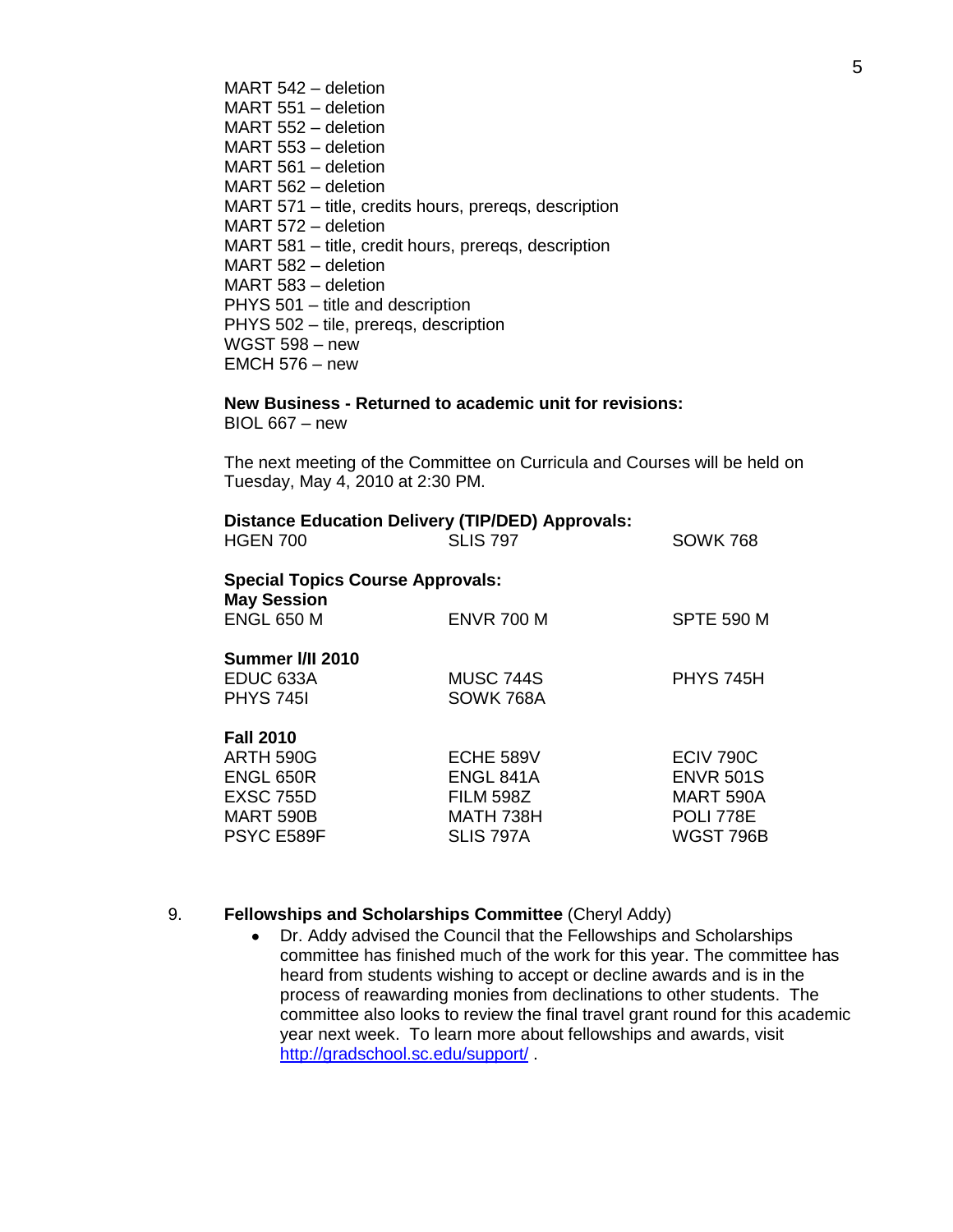10. **Report of the Humanities, Social Sciences, Education, and Related Professional Programs Committee** (Murray Mitchell)

#### **COLLEGE OF ARTS AND SCIENCES** *Languages, Literatures, and Cultures*

Course Change Proposal: **APPROVED**

**From: FORL 730** [Advanced Study of Teaching of Foreign](http://gradschool.sc.edu/gradcouncil/09-10_Curricula/CCP%20FORL%20730.pdf)  [Languages in Secondary Schools \(3\) \[EDSE 730\]](http://gradschool.sc.edu/gradcouncil/09-10_Curricula/CCP%20FORL%20730.pdf) A study of historical developments and recent innovations in curricula resources and techniques in the field of teaching foreign languages in secondary schools. Students will be expected to investigate research as it relates to the improvement of instruction.

**To: FORL 730** Principles of Instructed Second Language Acquisition and Foreign Language Teaching (3) [LING 792] An analysis of instructed second language acquisition (SLA). This course explores the historical development and up-todate findings in foreign/second language research and applies that knowledge to classroom teaching methods. Students will be expected to conduct an empirical investigation.

Prereq: FORL 511, LING 790, or consent of instructor

[Effective: Fall 2010]

# *Linguistics*

New Course Proposal: **APPROVED**

**LING 792** [Principles of Instructed Second Language Acquisition and](http://gradschool.sc.edu/gradcouncil/09-10_Curricula/NCP%20LING%20792.pdf)  [Foreign Language Teaching \(3\) \[FORL 730\]](http://gradschool.sc.edu/gradcouncil/09-10_Curricula/NCP%20LING%20792.pdf) An analysis of instructed second language acquisition (SLA). This

course explores the historical development and up-to-date findings in foreign/second language research and applies that knowledge to classroom teaching methods. Students will be expected to conduct an empirical investigation.

Prereq: FORL 511, LING 790, or consent of instructor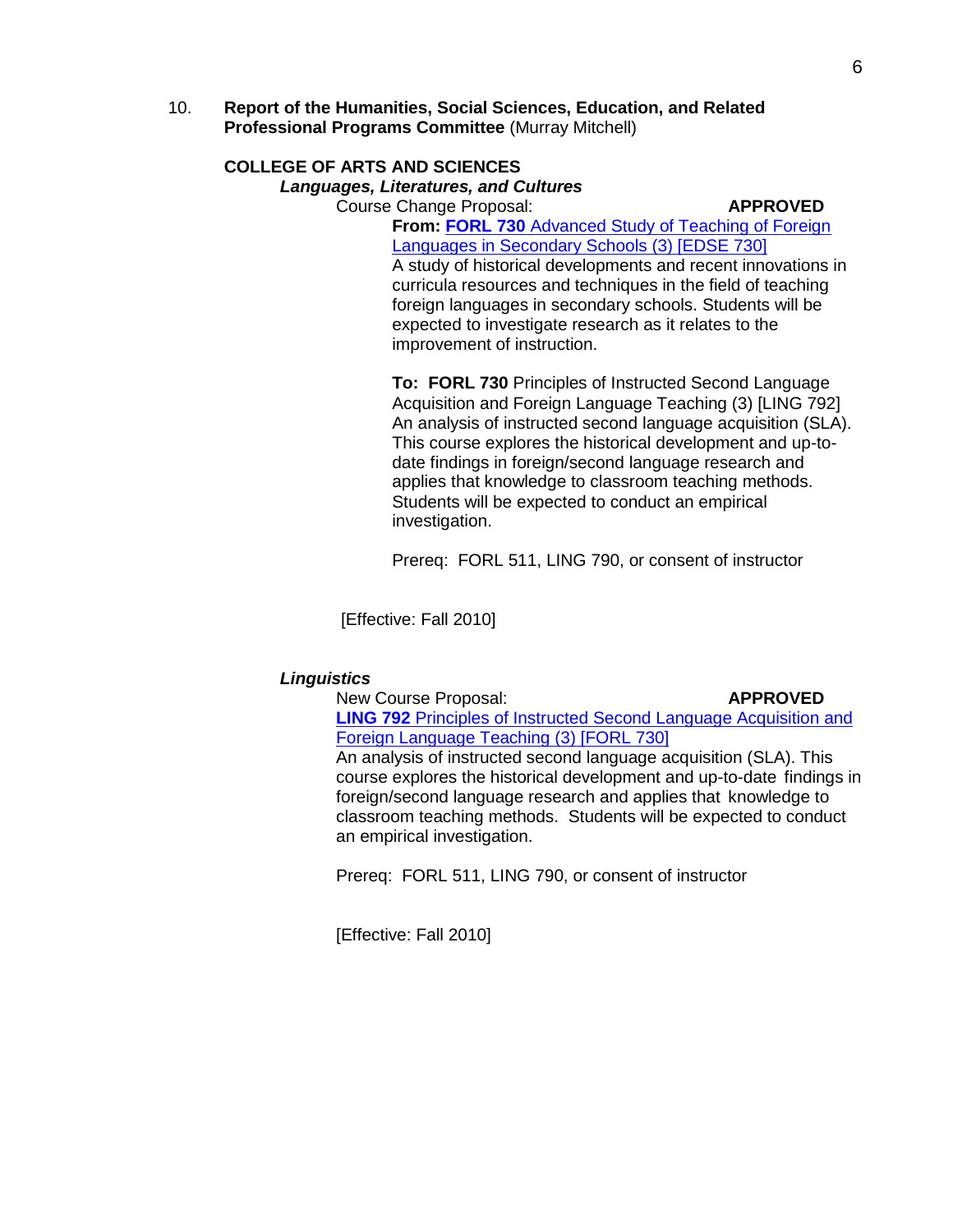### **COLLEGE OF SOCIAL WORK**

Bulletin Change/Academic Program Actions Proposal: **APPROVED** [Master of Social Work](http://gradschool.sc.edu/gradcouncil/09-10_Curricula/BCH%20Social%20Work.pdf)

The College's existing part-time (33-month) program of study requires that students take two classroom-based courses and be in a field placement practicum two days a week concurrently in their third year. Many of our part-time students, most of whom are employed part- or fulltime and/or have significant family responsibilities, have had difficulty completing this final year. This new proposed part-time extended 38-month program allows the students to complete the program in 38 months by starting and ending in the summer and spreading out the coursework and field placement requirement so that they take no more than 6 credits in any term (or 3 credits in a summer term). Students enrolled in this option will complete the same number of total credit hours and take the same courses as those enrolled in our full-time (two year) program and our regular part-time extended (33 month) program, which we will continue to offer.

With a single exception, classroom-based courses in the 38 month program are already available in the terms specified in the new program of study, including four J (distance education) courses. Thus this new plan of study places minimal demands on College resources while offering a truly part-time plan of study for working students.

[Effective: Summer I 2010]

Bulletin Change/Academic Program Actions Proposal: **APPROVED** [PhD in Social Work](http://gradschool.sc.edu/gradcouncil/09-10_Curricula/BCH%20Social%20Work%20-%20Statistical%20Software.pdf)

> The first year core curriculum includes SOWK 890, an introduction to statistics for social work. Mastery of computer applications for statistical analysis is not required for SOWK 890. Before students take the next course, SOWK 891 (Advanced Analysis of Social Work Data), they must demonstrate proficiency in software designated by the Doctoral Program Committee (currently, STATA). This knowledge can be acquired through a non-credit on-line course during the summer session which occurs after SOWK 890 and before SOWK 891. The statistical software short course is not a for-credit course, but is essential for SOWK 891.

> In addition, SOWK 891'was formerly restricted to social work students. This is no longer necessary, given the interdisciplinary interests of students at USC.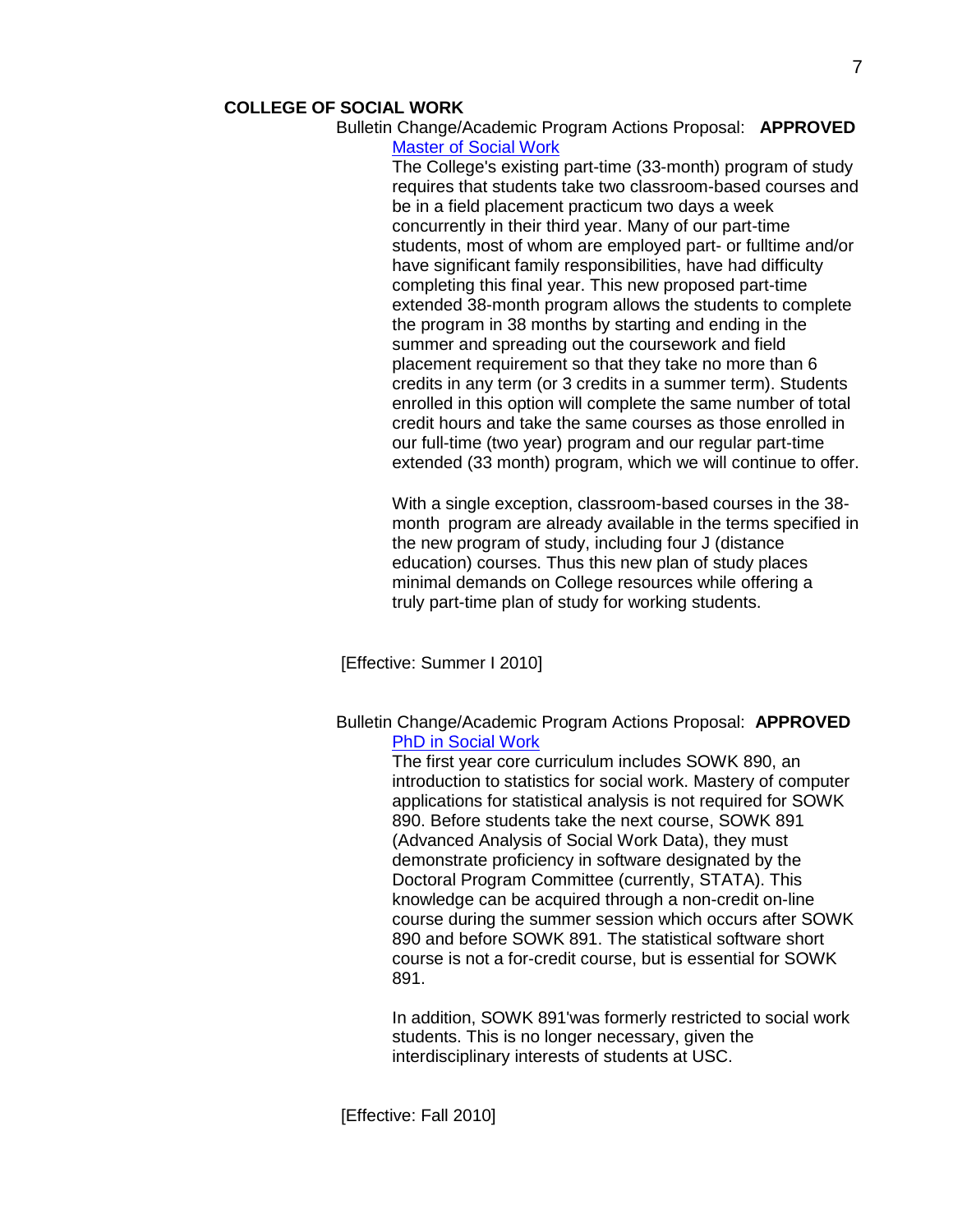**From: SOWK 891** [Advanced Analysis of Social Work Data](http://gradschool.sc.edu/gradcouncil/09-10_Curricula/CCP%20SOWK%20891.pdf)  [\(3\)](http://gradschool.sc.edu/gradcouncil/09-10_Curricula/CCP%20SOWK%20891.pdf)

Analysis of complex data sets from social services agencies and other research sources.

Notes: Restricted to doctoral students in the College of Social Work

**To: SOWK 891** Advanced Analysis of Social Work Data (3)

Analysis of complex data sets from social services agencies and other research sources.

Notes: Before enrolling in SOWK 891 (Advanced Analysis of Social Work Data), student must demonstrate proficiency in computer applications for statistical analysis using software designated by the Doctoral Program Committee. Typically this will be accomplished by completing an online tutorial (not for credit). Contact the Doctoral Program Director for instructions about the tutorial or contact [coswphd@mailbox.sc.edu](mailto:coswphd@mailbox.sc.edu) .

[Effective: Fall 2010]

New Course Proposal: **APPROVED**

**SOWK 830** [Community-Engaged Research for Social Welfare](http://gradschool.sc.edu/gradcouncil/09-10_Curricula/NCP%20SOWK%20830.pdf)  [and Social Change \(3\)](http://gradschool.sc.edu/gradcouncil/09-10_Curricula/NCP%20SOWK%20830.pdf) Doctoral-level course covering conceptual foundations and

key processes and skills of community-engaged research for understanding and promoting social welfare and social change. Emphasis on engagement with community, collaboration, challenges, and ethics. Assignments include practical community-engaged research experience.

[Effective: Fall 2010]

# **SCHOOL OF MUSIC**

Bulletin Change/Academic Program Actions Proposal: **APPROVED** [M.A.T. in Music Education](http://gradschool.sc.edu/gradcouncil/09-10_Curricula/BCH%20MAT%20in%20Music%20Education.pdf) Various changes to the M.A.T. in Music Education *Graduate Studies* 

*Bulletin* entry

[Effective: Summer I 2010]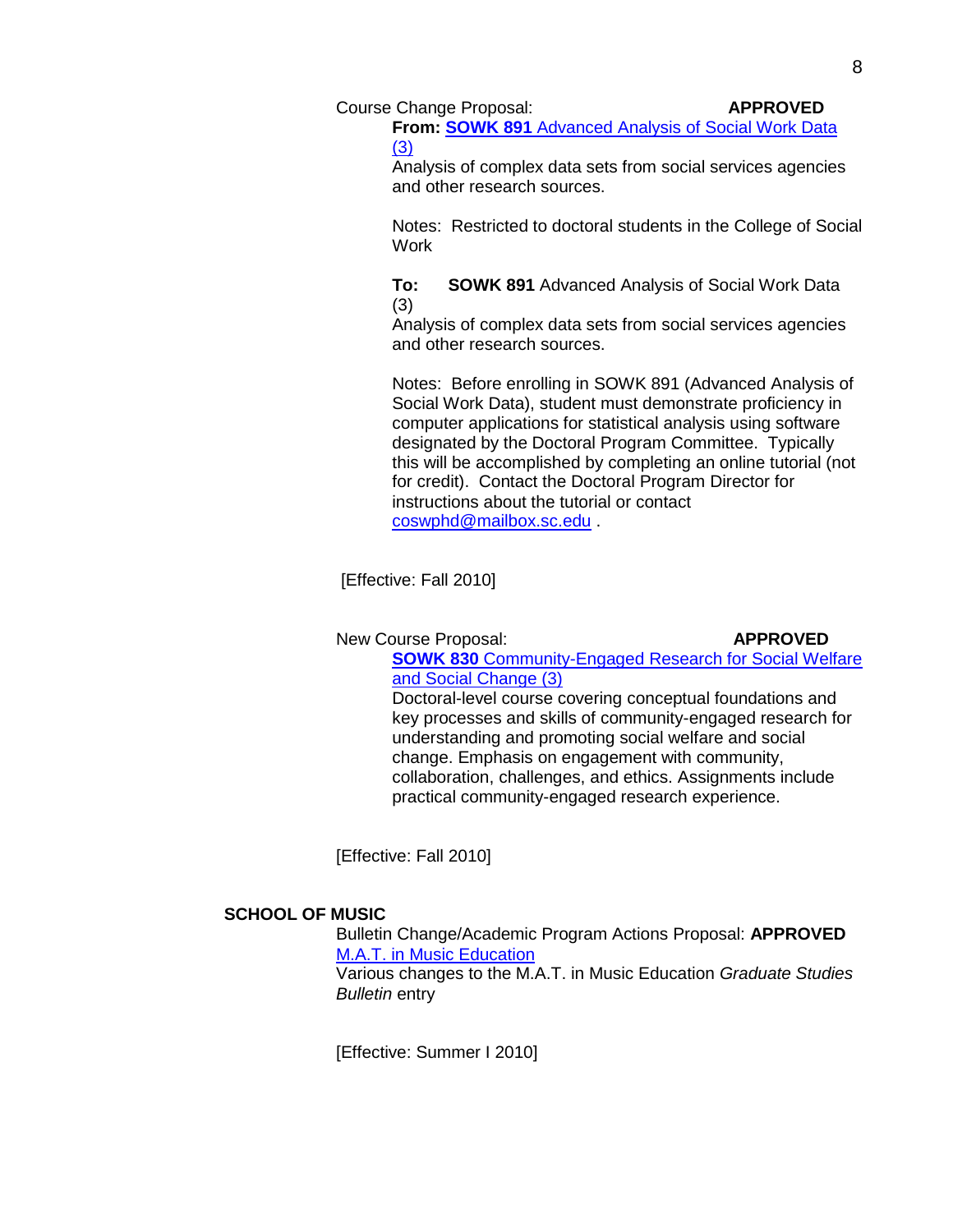11. **Report of Science, Math, and Related Professional Programs Committee** (Mike Wyatt)

# **ARNOLD SCHOOL OF PUBLIC HEALTH** *Communication Sciences and Disorders*

New Course Proposal/Distance Education Delivery: **APPROVED COMD 716** [Public Health Perspectives in Communication Sciences](http://gradschool.sc.edu/gradcouncil/09-10_Curricula/NCP%20COMD%20716.pdf)  [and Disorders](http://gradschool.sc.edu/gradcouncil/09-10_Curricula/NCP%20COMD%20716.pdf) (1) Public health issues and historical context related to speech, language, and hearing from local, national and global perspectives

Special Permissions: Department

[Effective: Fall 2010]

#### *Epidemiology and Biostatistics*

Bulletin Change/Academic Program Actions Proposal: **APPROVED** [Doctor of Public Health in Biostatistics](http://gradschool.sc.edu/gradcouncil/09-10_Curricula/BCH%20DrPH%20Biostatistics.pdf)

Traditionally, many schools of public health offer two doctoral degrees. The Doctor of Philosophy is a traditional academic, research-oriented degree while the Doctor of Public Health (DrPH) is a professional doctoral degree with a focus on applied research. The Arnold School of Public Health is accredited by the Council on Education in Public Health (CEPH). After a recent revision of our accreditation criteria, CEPH is now emphasizing that as a professional degree every DrPH student should complete a practicum experience in a public health setting, analogous to be at a higher level that the practicum completed by every Master of Public Health student. In addition, the public health community has identified several broad competency domains that are integral to all DrPH programs. We are therefore restructuring all the DrPH programs in the Arnold School to 1) include a formal practicum experience, 2) include an interdisciplinary public health core, and 3) to emphasize applied research both in course work and in the dissertation research. Further, our department, which has in the past considered the DrPH to be a joint degree in Epidemiology and Biostatistics, has decided to update the DrPH to be a degree in Biostatistics only, while incorporating the competencies outlined above.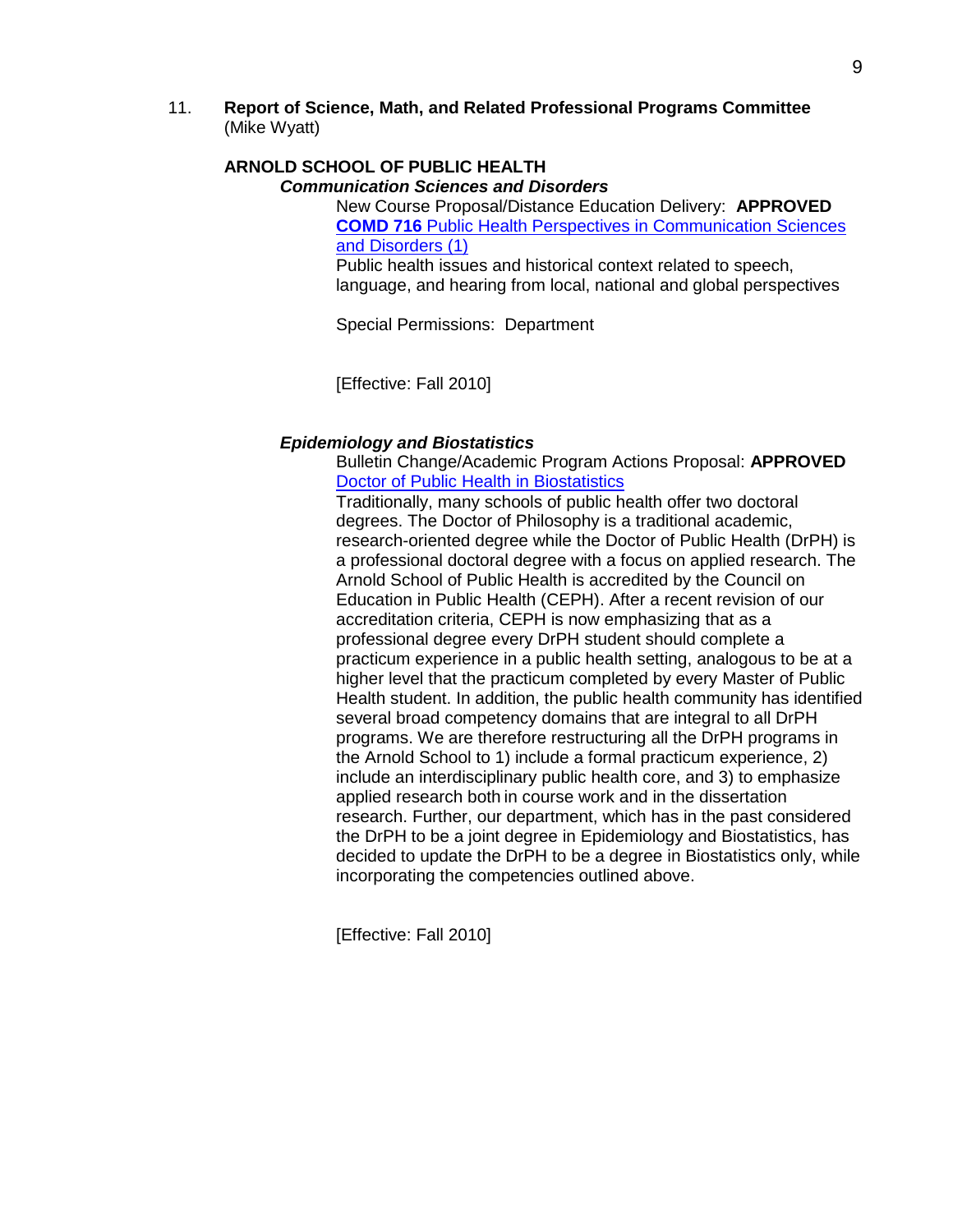Bulletin Change/Academic Program Actions Proposal: **APPROVED** [Doctor of Public Health in Epidemiology](http://gradschool.sc.edu/gradcouncil/09-10_Curricula/BCH%20DrPH%20Epidemiology.pdf)

The DrPH in Epidemiology has historically had very low enrollment. Given the lack of demand, the department chose to terminate the program rather than to make the substantial revisions necessary to bring the program into compliance with the accreditation criteria of the Council on Education in Public Health. Students in the revised DrPH in Biostatistics can design their individual application area with a focus in Epidemiology.

[Effective: Spring 2011]

New Course Proposal: **APPROVED** 

**BIOS 898** [Doctor of Public Health Practicum \(1-6\)](http://gradschool.sc.edu/gradcouncil/09-10_Curricula/NCP%20BIOS%20898.pdf) Students are required to conduct applied public health methods and strategies as a part of their practicum experience. In particular, the

student should successfully implement and interpret the results of biostatistical methods in the organization.

# Times Course Can Be Taken: 2 Grading System: Pass/Fail Only Enrollment Restrictions: Restricted to DrPH students in Biostatistics Special Permissions: Department

[Effective: Fall 2010]

# *Exercise Science*

Bulletin Change/Academic Program Actions Proposal: **APPROVED** [Doctor of Physical Therapy](http://gradschool.sc.edu/gradcouncil/09-10_Curricula/APA%20PhD%20in%20Physical%20Therapy.pdf)

These proposed changes results from an ongoing review of the curriculum. The changes include dropping EXSC 563 (3) Physical and Motor Dimensions of Aging (content is taught in other places in the curriculum) and the addition of PHYT 759 (2) Therapeutic Exercise (content needed to meet accreditation criteria) and PHYT 808 (3) Neuro Repair and Rehabilitation (needed to complete the neurorehabilitation sequence. Small additional modifications were made to the credit hour offerings of several courses (PHYT 751 and PHYT 770). Finally a few errors apparently introduced in the *Graduate Studies Bulletin* transition last year (or changes not made after approval) are corrected.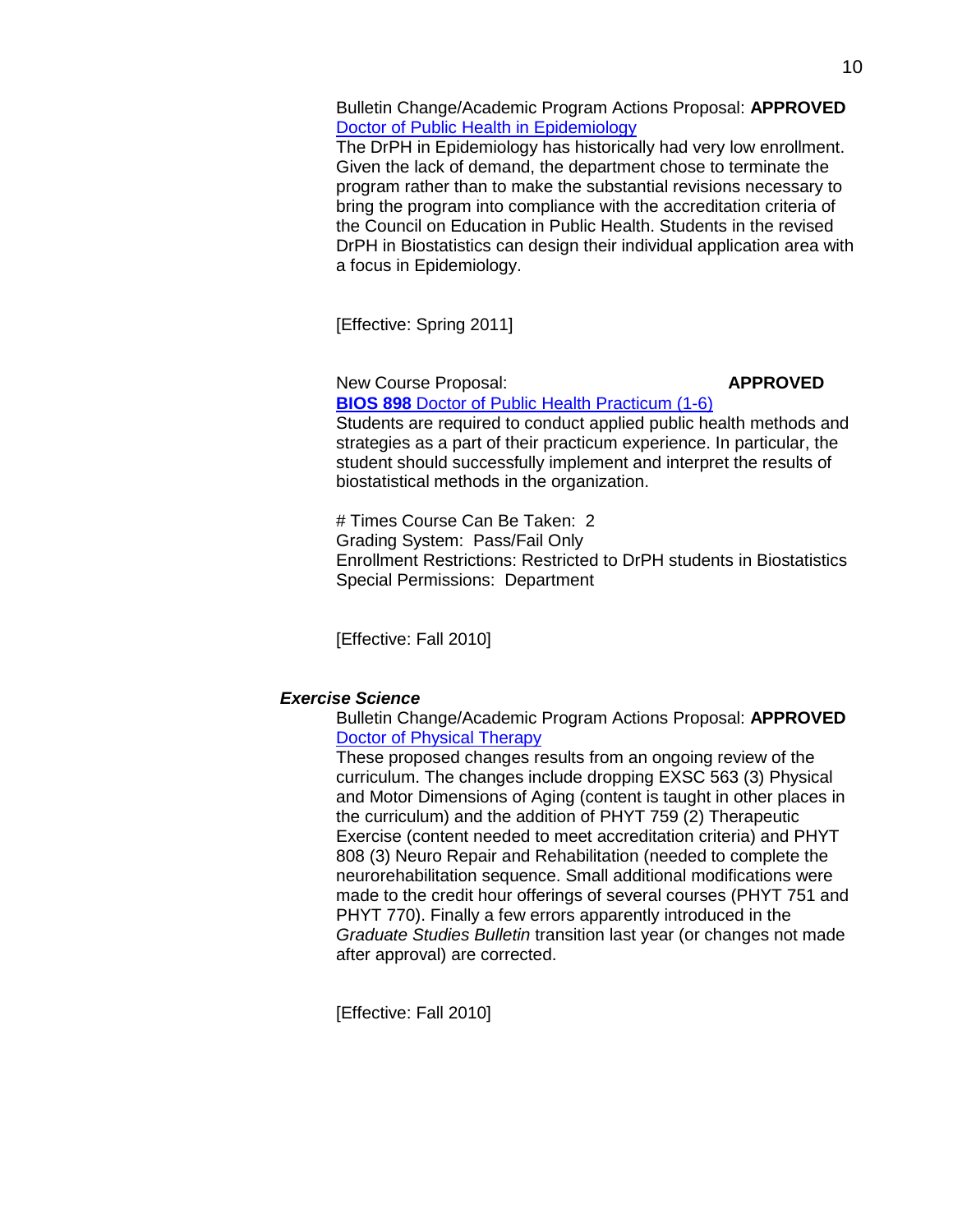**From: EXSC 700** [Exercise and Public Health \(3\)](http://gradschool.sc.edu/gradcouncil/09-10_Curricula/CCP%20EXSC%20700.pdf)

An introduction to exercise science with emphasis on the relationships between exercise and health for promotion of physical activity in clinical and public health settings.

**To: EXSC 700** Physical Activity and Health: Epidemiology, Research and Practice (3) An introduction to the epidemiology of physical activity behavior, relationships between physical activity and health outcomes, and the role physical activity plays in promoting the public's health.

[Effective: Fall 2010]

# Course Change Proposal: **APPROVED**

#### **From: EXSC 882** [Physical Activity and Health \(3\) \[HPRE](http://gradschool.sc.edu/gradcouncil/09-10_Curricula/CCP%20EXSC%20882.pdf)  [751\]](http://gradschool.sc.edu/gradcouncil/09-10_Curricula/CCP%20EXSC%20882.pdf)

An examination of physical activity/exercise habit patterns as they relate to health status. Emphasis on the chronic effects of exercise.

Special Permissions: Instructor

**To: EXSC 882** Physical Activity and Health: Epidemiology and Research Methods (3) [HPRE 751] An examination of physical activity/exercise patterns as they relate to health status, how physical activity can be accurately measured, and the application of physical activity epidemiology research to public health practice.

Special Permissions: Instructor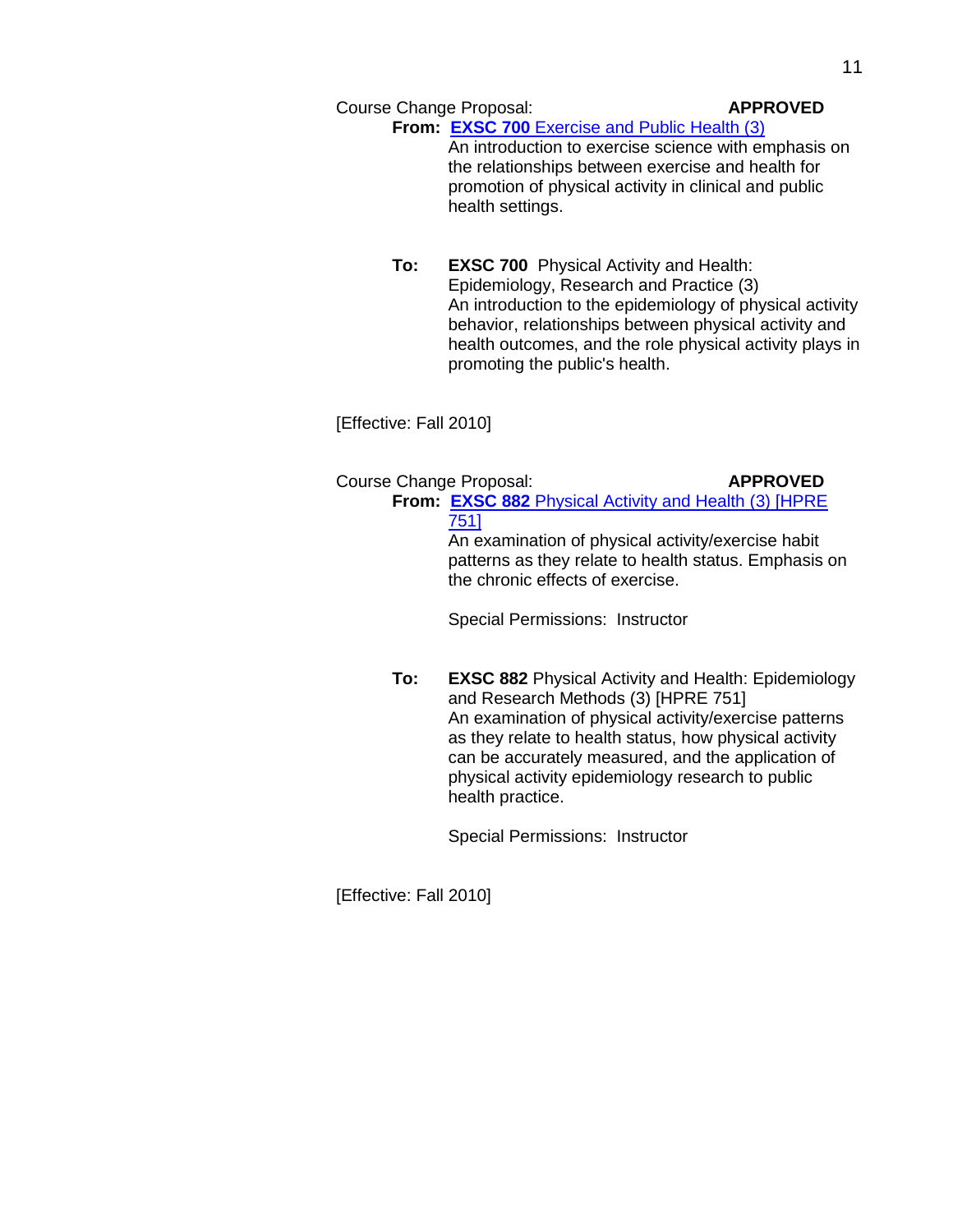12

**From: EXSC 787** [Research Methods and Design for](http://gradschool.sc.edu/gradcouncil/09-10_Curricula/CCP%20EXSC%20787.pdf)  [Exercise Science \(3\)](http://gradschool.sc.edu/gradcouncil/09-10_Curricula/CCP%20EXSC%20787.pdf)

The major goal of this course is to provide an in-depth examination of research concepts, terminology, experimental and non-experimental designs, internal and external validity, methods for establishing causality, and application of design to test hypotheses in research of exercise science-related outcomes.

**To: EXSC 787** Research Methods and Design for Exercise Science (3) The major goal of this course is to provide an in-depth

examination of: research concepts, terminology, experimental, non-experimental, and epidemiological designs, internal and external validity, methods for establishing causality and investigating associations, and application of designs to test hypotheses in research of **exercise science**-related outcomes.

[Effective: Fall 2010]

Course Change Proposal: **APPROVED From: PHYT 751** [Orthopedic Physical Therapy II \(4\)](http://gradschool.sc.edu/gradcouncil/09-10_Curricula/CCP%20PHYT%20751.pdf) Principles of physical therapy evaluation and treatment of people with orthopedic disorders involving the lumbar spine and/or lower extremity.

Notes: Restricted to D.P.T. students.

**To: PHYT 751** Orthopedic Physical Therapy II (3) Principles of physical therapy evaluation and treatment of people with orthopedic disorders involving the lumbar spine and/or lower extremity.

Notes: Restricted to D.P.T. students.

[Effective: Fall 2010]

Course Change Proposal: **APPROVED From: PHYT 754** [Therapeutic Interventions \(3\)](http://gradschool.sc.edu/gradcouncil/09-10_Curricula/CCP%20PHYT%20754.pdf) Joint and soft tissue mobilization and manipulation techniques.

> **To: PHYT 754** Mobilization and Manipulation (3) Joint and soft tissue mobilization and manipulation techniques.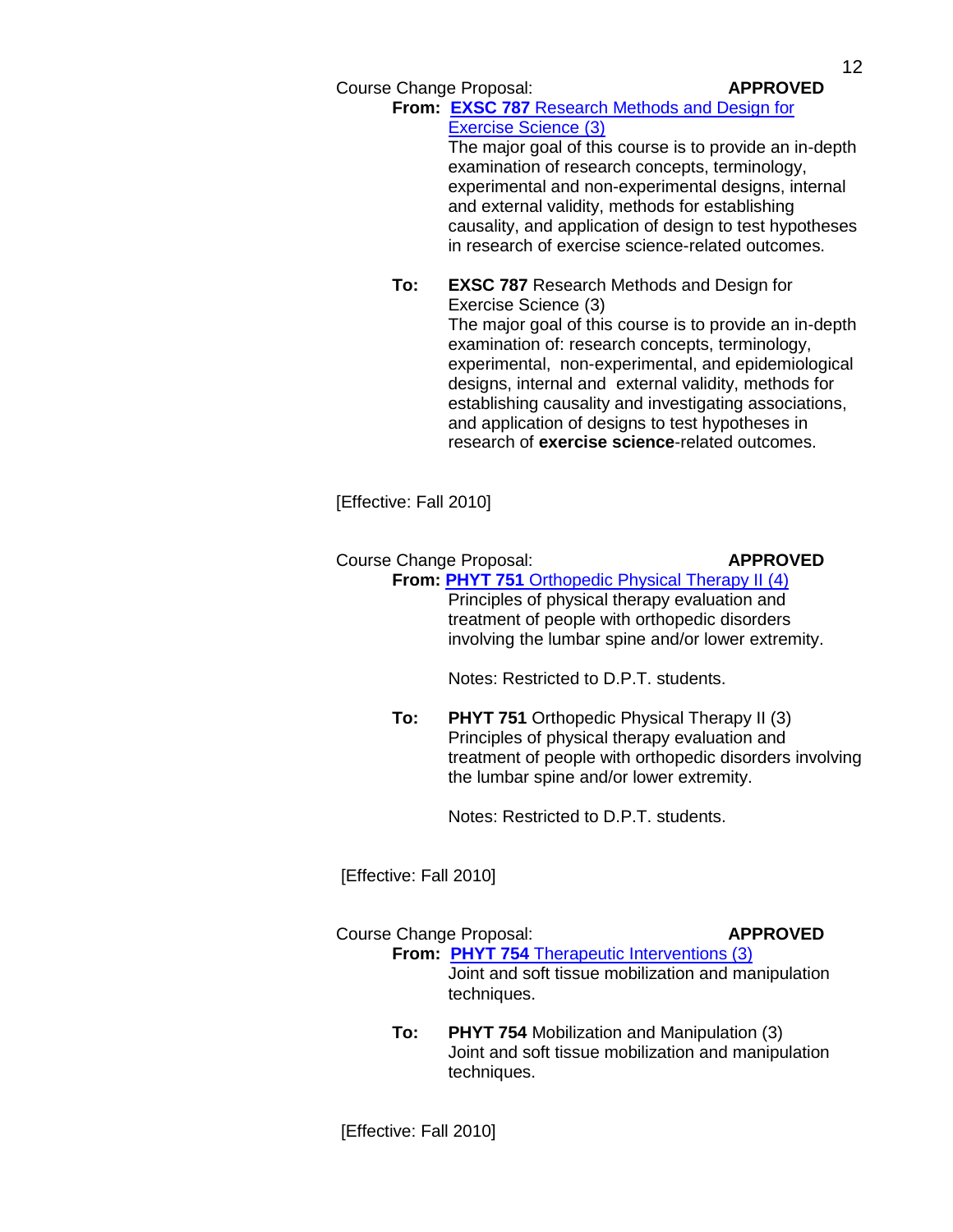**From: PHYT 770** [Acute Care Physical Therapy \(4\)](http://gradschool.sc.edu/gradcouncil/09-10_Curricula/CCP%20PHYT%20770.pdf)

Cognitive and motor skills required in the management of the acute care physical therapy patient.

Notes: Restricted to D.P.T. students.

**To: PHYT 770** Acute Care Physical Therapy (3) Cognitive and motor skills required in the management of the acute care physical therapy patient.

Notes: Restricted to D.P.T. students.

[Effective: Fall 2010]

New Course Proposal: **APPROVED EXSC 808** Neuro Repair - [Rehabilitation \(3\) \[PHYT 808\]](http://gradschool.sc.edu/gradcouncil/09-10_Curricula/NCP%20EXSC%20808.pdf) Examination of neural repair and rehabilitation from a clinical perspective.

[Effective: Fall 2010]

New Course Proposal: **APPROVED** 

**PHYT 759 [Therapeutic Exercise \(2\)](http://gradschool.sc.edu/gradcouncil/09-10_Curricula/NCP%20PHYT%20759.pdf)** Therapeutic exercise for the orthopedic patient: selection of techniques, rate of progression and modification.

Enrollment Restrictions: Restricted to Physical Therapy **Students** 

[Effective: Fall 2010]

New Course Proposal: **APPROVED**

**PHYT 808** Neuro Repair - [Rehabilitation \(3\) \[EXSC 808\]](http://gradschool.sc.edu/gradcouncil/09-10_Curricula/NCP%20PHYT%20808.pdf) Examination of neural repair and rehabilitation from a clinical perspective.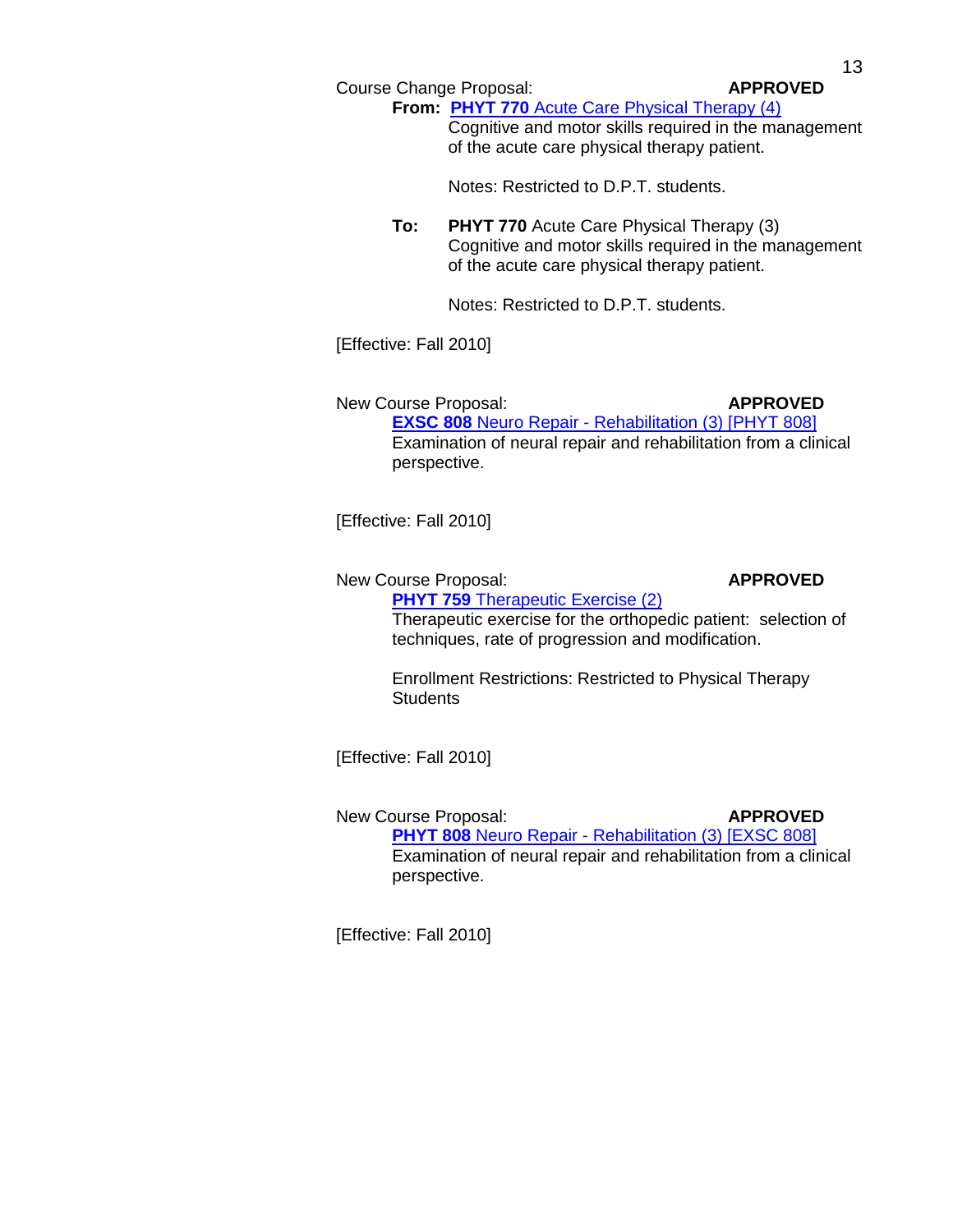### *Health Promotion, Education, and Behavior*

Bulletin Change/Academic Program Actions Proposal: **APPROVED** [Doctor of Public Health in Health, Promotion, Education, and](http://gradschool.sc.edu/gradcouncil/09-10_Curricula/BCH%20DrPH%20HPEB.pdf) **[Behavior](http://gradschool.sc.edu/gradcouncil/09-10_Curricula/BCH%20DrPH%20HPEB.pdf)** 

Traditionally, many schools of public health offer two doctoral degrees. The Doctor of Philosophy is a traditional academic, research-oriented degree while the Doctor of Public Health (DrPH) is a professional doctoral degree with a focus on applied research. The Arnold School of Public Health is accredited by the Council on Education in Public Health (CEPH). After a recent revision of our accreditation criteria, CEPH is now emphasizing that as a professional degree every DrPH student should complete a practicum experience in a public health setting, analogous to be at a higher level that the practicum completed by every Master of Public Health student. In addition, the public health community has identified several broad competency domains that are integral to all DrPH programs. We are therefore restructuring all the DrPH programs in the Arnold School to 1) include a formal practicum experience, 2) include an interdisciplinary public health core, and 3) to emphasize applied research both in course work and in the dissertation research.

[Effective: Fall 2010]

### Bulletin Change/Academic Program Actions Proposal: **APPROVED** [PhD in Health, Promotion, Education, and Behavior](http://gradschool.sc.edu/gradcouncil/09-10_Curricula/BCH%20PhD%20HPEB.pdf)

Traditionally, many schools of public health offer two doctoral degrees. The **Doctor of Philosophy** is a traditional academic, research-oriented degree while the Doctor of Public Health (DrPH) is a professional doctoral degree with a focus on applied research. The Arnold School of Public Health is accredited by the Council on Education in Public Health (CEPH). After a recent revision of our accreditation criteria, CEPH is now emphasizing that as a professional degree every DrPH student should complete a practicum experience in a public health setting, analogous to be at a higher level that the practicum completed by every Master of Public Health student.

In conjunction with the required changes to the DrPH in Health Promotion, Education, and Behavior, this department has elected to propose changes to the **PhD** that add some additional structure to the **PhD** by emphasizing the academic/research content of this program. Specifically, we seek to provide more structure and guidance in students' programs of study, and to assure development of doctoral competencies and areas of expertise. Programs of study for the **PhD** in HPEB will now be comprised of an HPEB core (12 hours) with specific required coursework; research methods (18-24 hours) with required coursework in qualitative and quantitative methods and measurement; cognate courses (12-18 hours) in two defined content/topical areas; and, dissertation (12 hours).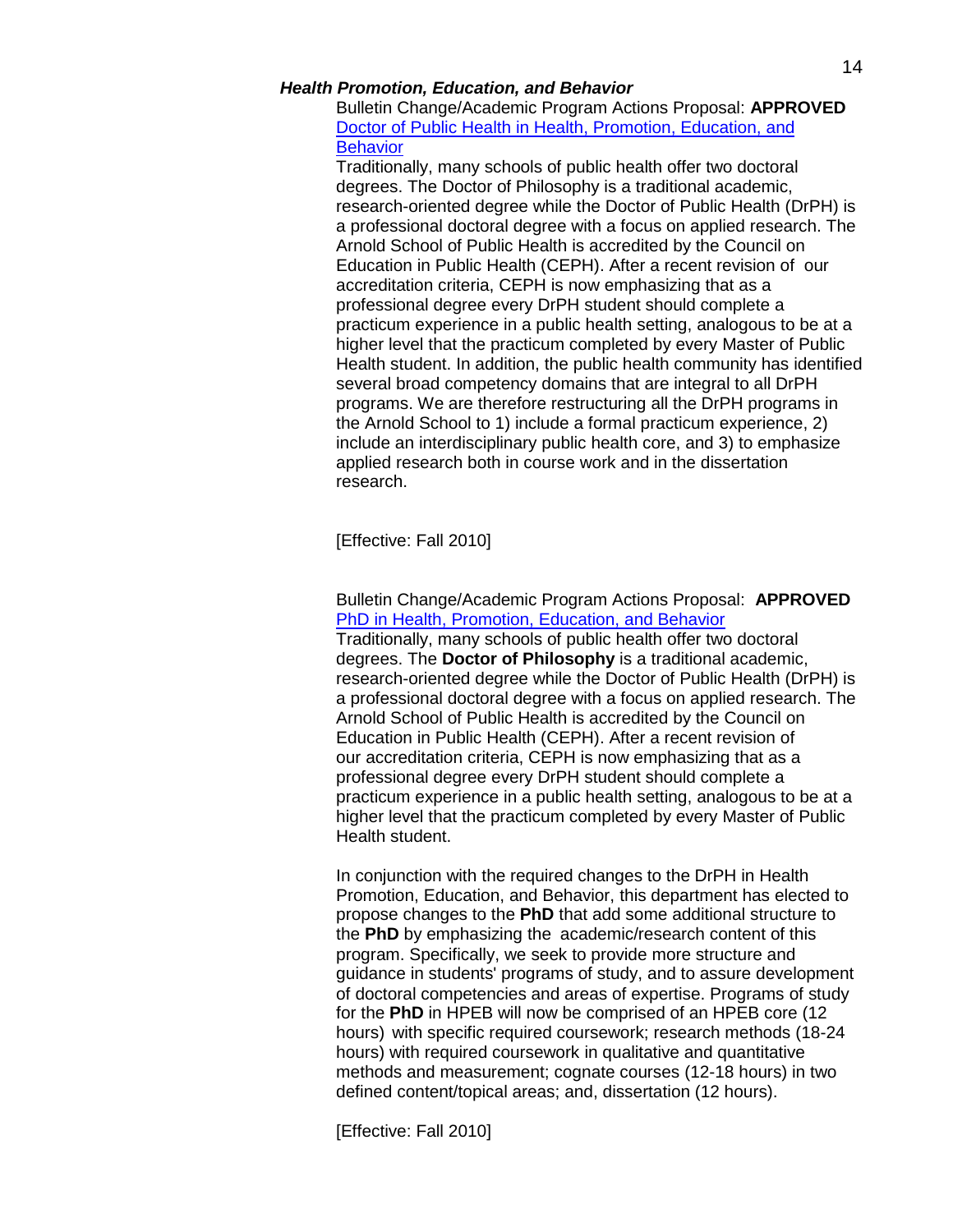### New Course Proposal: **APPROVED HPEB 820** [Public Health Advocacy and Policy \(3\)](http://gradschool.sc.edu/gradcouncil/09-10_Curricula/NCP%20HPEB%20820.pdf)

Overview of key concepts and practices in advocacy efforts to promote the health of human populations through policy, including theories and conceptual frameworks for understanding how social and political change happens. Emphasis on strategies for promoting public health policies, and methods for evaluating advocacy activities and policy impacts.

[Effective: Fall 2010]

New Course Proposal: **APPROVED HPEB 898** [Doctor of Public Health Practicum \(1-6\)](http://gradschool.sc.edu/gradcouncil/09-10_Curricula/NCP%20HPEB%20898.pdf) Applied comprehensive fieldwork experience which facilitates the synthesis of knowledge, skills and application of DrPH core competencies and core content of the discipline.

# Times Course Can Be Taken: 3 Grading System: Pass/Fail Only Enrollment Restrictions: Restricted to DrPH students Special Permissions: Department

[Effective: Fall 2010]

# *Health Services Policy and Management*

Bulletin Change/Academic Program Actions Proposal: **APPROVED** [Doctor of Public Health in Health Services Policy and Management](http://gradschool.sc.edu/gradcouncil/09-10_Curricula/BCH%20DrPH%20HSPM.pdf) Traditionally, many schools of public health offer two doctoral degrees. The Doctor of Philosophy is a traditional academic, research-oriented degree while the Doctor of Public Health (DrPH) is a professional doctoral degree with a focus on applied research. The Arnold School of Public Health is accredited by the Council on Education in Public Health (CEPH). After a recent revision of our accreditation criteria, CEPH is now emphasizing that as a professional degree every DrPH student should complete a practicum experience in a public health setting, analogous to be at a higher level that the practicum completed by every Master of Public Health student. In addition, the public health community has identified several broad competency domains that are integral to all DrPH programs. We are therefore restructuring all the DrPH programs in the Arnold School to 1) include a formal practicum experience, 2) include an interdisciplinary public health core, and 3) to emphasize applied research both in course work and in the dissertation research.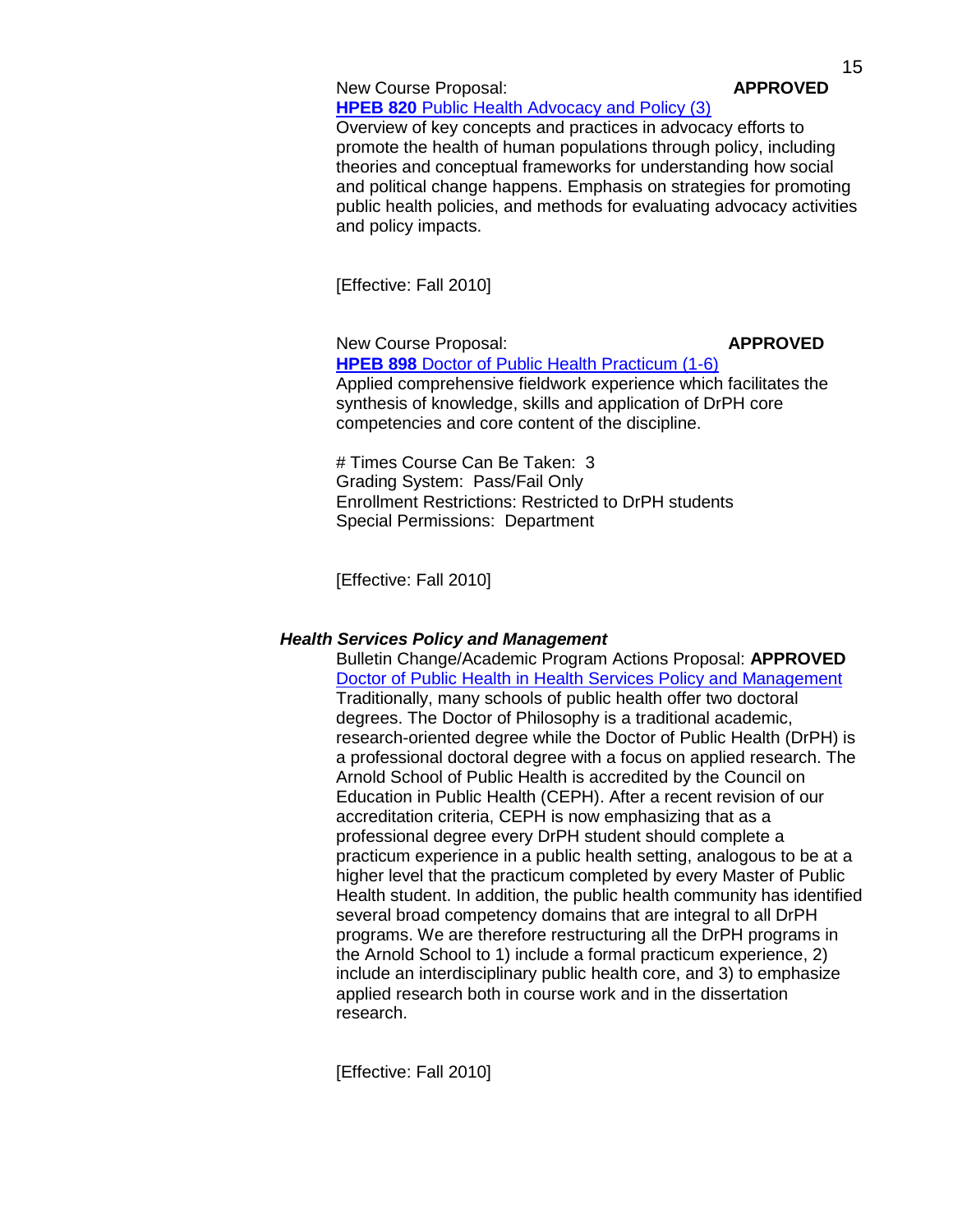# New Course Proposal: **APPROVED HSPM 820** [Public Health Leadership \(3\)](http://gradschool.sc.edu/gradcouncil/09-10_Curricula/NCP%20HSPM%20820.pdf)

The course is designed to give students knowledge and skills necessary to demonstrate leadership in a variety of public health venues. Course content will focus specifically on theories, skills, styles, and techniques used in providing leadership to public health and healthcare programs, services, and policy development, and research.

Special Permissions: Instructor

[Effective: Fall 2010]

#### New Course Proposal: **APPROVED HSPM 818** [Economic Evaluation & Policy Analysis of Health Services](http://gradschool.sc.edu/gradcouncil/09-10_Curricula/NCP%20HSPM%20818.pdf)  [\(3\)](http://gradschool.sc.edu/gradcouncil/09-10_Curricula/NCP%20HSPM%20818.pdf)

The course foci is on theories and techniques used in conducting economic evaluations and policy analyses to ascertain the efficacy and effectiveness of public health and health care programs, services, and policies.

Prereq/Coreq: HSPM 711, HSPM 712, HSPM 845 and 846 Enrollment Restrictions: Restricted to DrPH or PhD students Special Permissions: Instructor

[Effective: Fall 2010]

New Course Proposal: **APPROVED**

**HSPM 898** [Doctor of Public Health Practicum \(6\)](http://gradschool.sc.edu/gradcouncil/09-10_Curricula/NCP%20HSPM%20898.pdf) Students are required to conduct applied public health methods and strategies as a part of their practicum experience. Examples of practicum include, but not limited to development, implementation, and evaluation of public health or healthcare services, policies, organizational development, and regulatory activities.

Grading System: Pass/Fail Only Enrollment Restrictions: Restricted to DrPH students Special Permissions: Department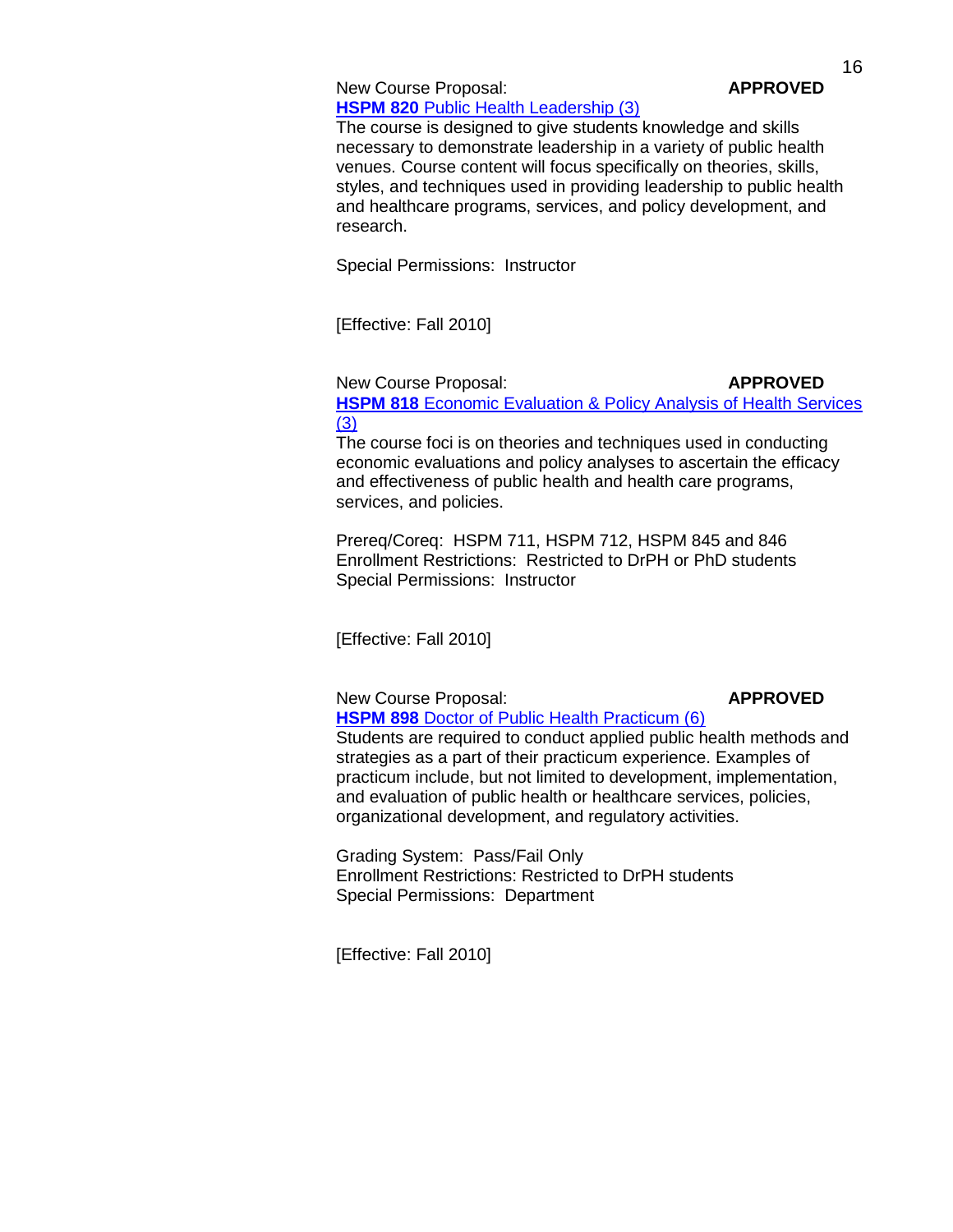### *Public Health Programs (Office of Academic Affairs)*

Bulletin Change/Academic Program Actions Proposal: **APPROVED** [General Public Health/Medicine Dual Degree](http://gradschool.sc.edu/gradcouncil/09-10_Curricula/BCH%20MD%20MPH.pdf)

The MPH in general public health has a flexible curriculum that is intended primarily for experienced health professionals. Several years ago we increased the minimum credit hours from 38 to 42 to be in compliance with revised accreditation criteria of the Council on Education for Public Health. At that time, we introduced an option for students with advanced training or experience (e.g., MDs or similar professional degree) to request a waiver of up to six credit hours.

Another target audience for this MPH includes physicians in training through the MD/MPH dual degree program. At the time of the curriculum change, we included the waiver option for the MD/MPH program. In retrospect, we have realized that allowing up to six hours credit for the MD curriculum and the waiver simultaneously is minimizing the public health course work too much. We therefore want to drop the waiver option for the MD/MPH dual degree program only.

However, in conjunction with this change, we are requesting that SOM coursework be counted for up to nine hours on the MPH program of study.

There are also some minor editorial changes: listing the course PUBH 798 for the public health practicum and moving the footnote reference.

[Effective: Fall 2010]

# **COLLEGE OF ARTS AND SCIENCES**

*Geography*

| Course Change Proposal:                                | <b>APPROVED</b>                                      |  |
|--------------------------------------------------------|------------------------------------------------------|--|
|                                                        | From: GEOG 710 Systematic Geography for Teachers (3) |  |
| Maps, cartography, and the spatial characteristics and |                                                      |  |
| interactions of physical, demographic, cultural,       |                                                      |  |
|                                                        | political, and economic systems. Emphasis on         |  |

Notes: Cannot be used in M.A., M.S., or Ph.D. programs in geography.

concepts and their application to spatial analysis.

**To: GEOG 710** Seminar in Geography Education (3) Review of recent literature on geography education with an emphasis on the national geography standards, spatial thinking and the use of geospatial technology in pedagogic contexts.

[Effective: Summer II 2010]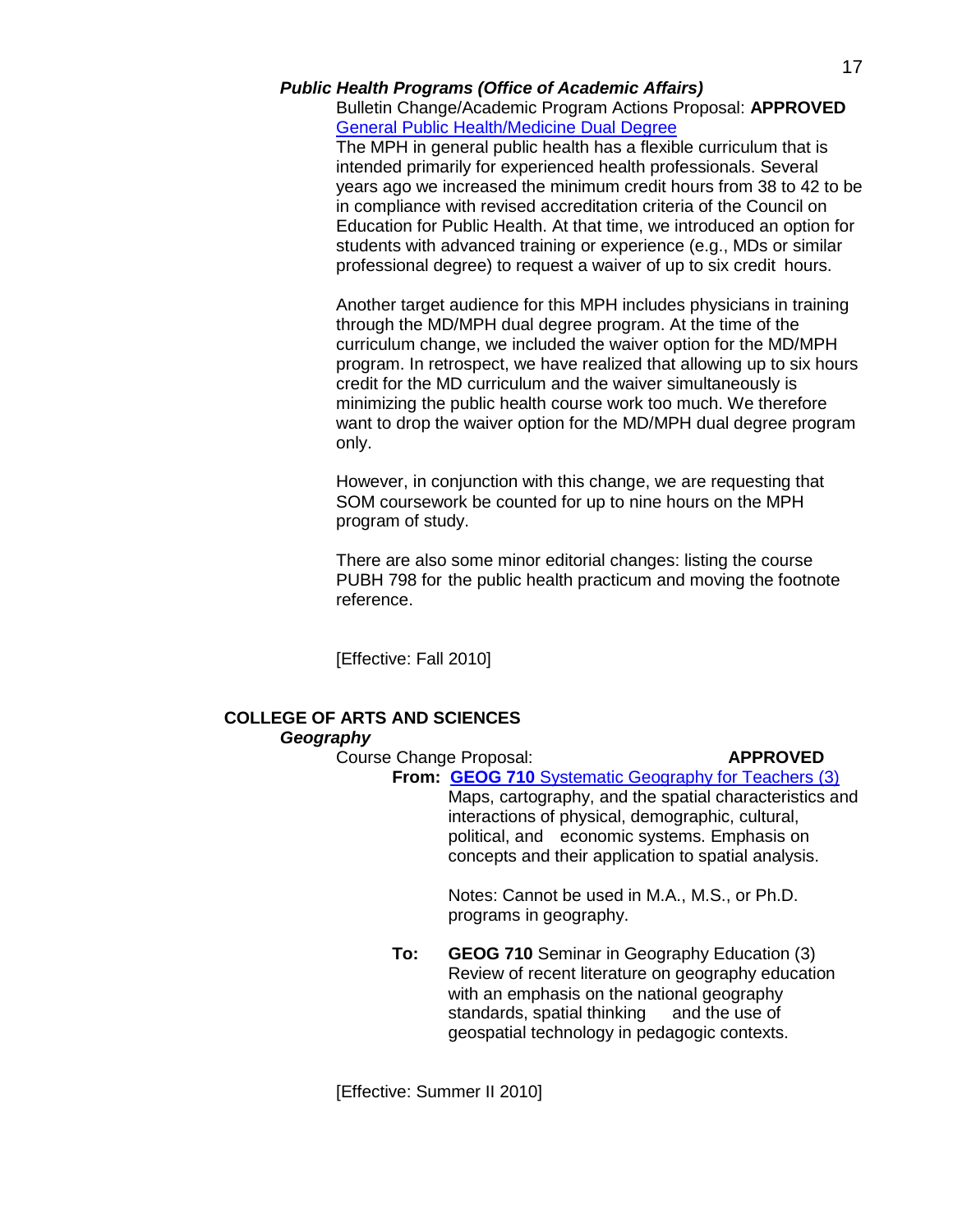#### *Statistics*

Course Change Proposal: **APPROVED**

#### **From: STAT 715** [Analysis of Variance \(3\)](http://gradschool.sc.edu/gradcouncil/09-10_Curricula/CCP%20STAT%20715.pdf)

One way design; multiple comparisons, complete two, three, and higher order designs; Latin squares, incomplete blocks and nested designs; analysis of covariance, random effects models, mixed models; randomization models.

Prereq: STAT 714 or consent of instructor

**To: DELETE** Deletion date: June 1, 2010

[Effective: Summer I 2010]

New Course Proposal: **APPROVED STAT 715** [Nonlinear Statistical Models \(3\)](http://gradschool.sc.edu/gradcouncil/09-10_Curricula/NCP%20STAT%20715.pdf)

Inference for general nonlinear parametric statistical models for univariate and multivariate response; linear and quadratic estimating equations; models for covariance structure; effects of model misspecification and robustness.

Prereq: STAT 713, STAT 714

[Effective: Fall 2010]

# **COLLEGE OF PHARMACY**

# *Pharmaceutical and Biomedical Sciences*

Course Change Proposal/Distance Education Delivery: **APPROVED**

**From: PHAR 735** [Cancer Biochemistry and Pharmacology](http://gradschool.sc.edu/gradcouncil/09-10_Curricula/CCP%20PHAR%20735.pdf) 

#### [\(2\)](http://gradschool.sc.edu/gradcouncil/09-10_Curricula/CCP%20PHAR%20735.pdf)

The molecular and biochemical basis of cancer and the therapeutic approaches in the prevention and treatment of cancer.

Prereq: permission of instructor

**To: PHAR 735** Cancer: Causes, Treatment, and Prevention (3) The course is designed to provide an overview of basic concepts in cancer epidemiology, genetics, and biology and the therapeutic approaches utilized in the prevention and treatment of cancer.

Prereq: permission of instructor